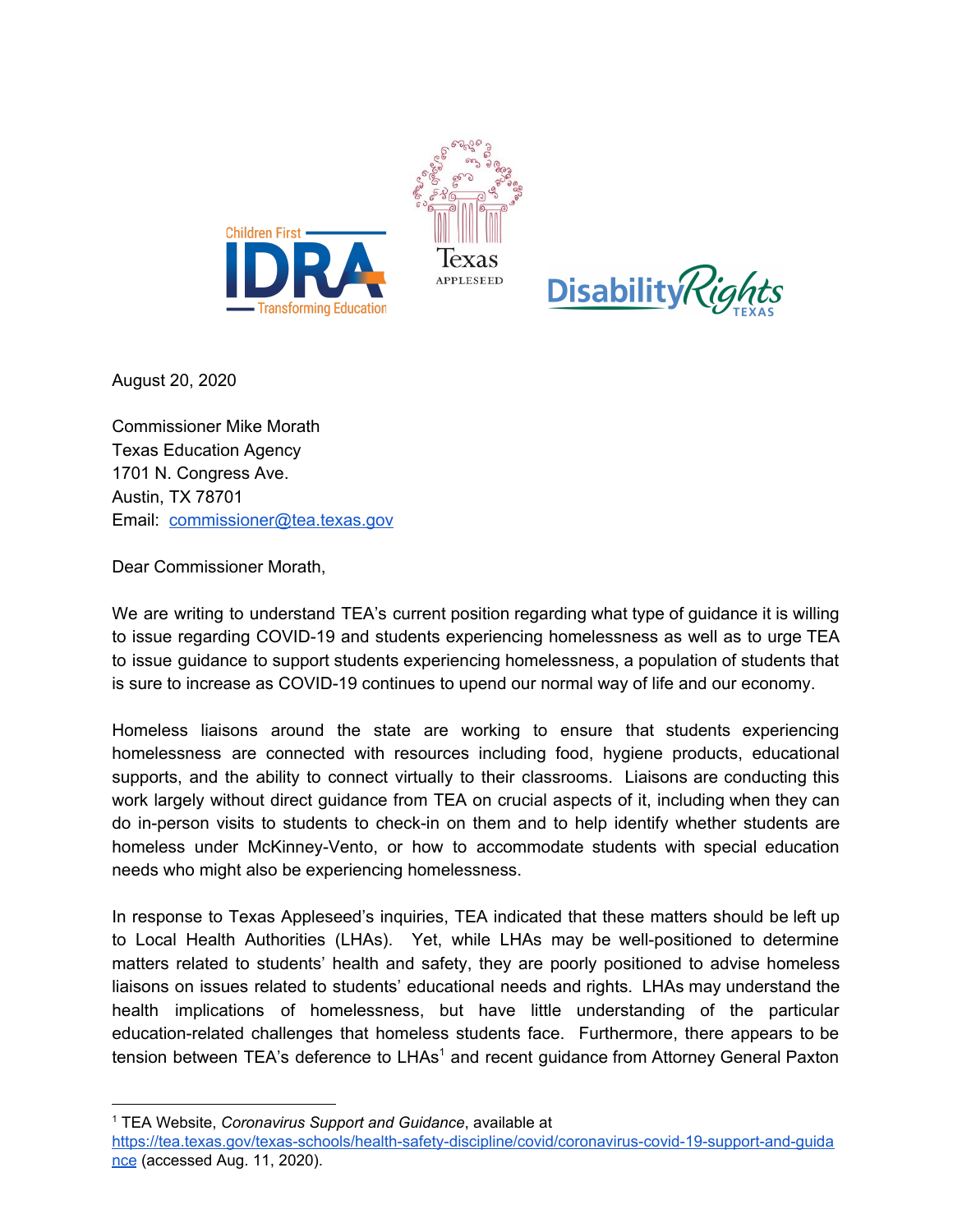related to the authority of LHAs to close schools due to COVID-19. $^2$  Regardless of what authority LHAs may have related to decisions associated with the safety of opening schools during the COVID-19 pandemic, deferring to them on guidance related to students' education needs simply makes no sense.

There are real gaps due to the guidance TEA has failed to provide. For example, the need for identifying and engaging students, particularly those experiencing homelessness, is pressing. School districts across the state have had a percentage of students with whom there has been little to no contact since school ceased convening in person. These students are most in need of support from schools to continue their education virtually. Overall, around 9% of students had no or little engagement from March 2020 until June 2020. $3$  Among the ten districts (Houston, Dallas, Arlington, Fort Worth, Ector County, Alief, Brownsville, Austin, Amarillo, San Antonio) with the highest number of students experiencing homelessness in the 2018-19 school year, the average percentage of no or lost contact with students was 2.87% (ranging from 0.7% in Amarillo ISD to 6.5% in Ector County ISD) and the average percentage of no or lost engagement was 10.77% (ranging from 1.9% in Brownsville ISD to 20.9% in Arlington ISD).<sup>4</sup> TEA has not given districts or liaisons guidance on when and how to conduct in-person visits; this gap has led some districts not to reach out in person at all and others to leave it up to homeless liaisons themselves. Still others have forbidden in-person visits, which may almost guarantee that students experiencing homelessness fall through the gaps, particularly during remote learning. 5

In some rural communities where schools are only providing remote instruction, schools have also halted enrollment completely. This interruption is a problem for students who might have lost housing during the pandemic and relocated, and is a violation of the legal rights of students experiencing homelessness under the McKinney-Vento Act. These same districts have also demanded documentation for proof of homelessness for students to enroll. TEA needs to provide guidance to districts on requirements for enrolling students, and how to enroll students if schools are closed, including McKinney-Vento students, during COVID-19. Most school districts have found that online-only enrollment often does not meet the needs of students in homeless and poverty situations. Given our years of research on these issues, we are particularly concerned that Black & Latinx students experiencing homelessness may be disproportionately facing the brunt of a lack of statewide guidance on this front. We know that they are disproportionately represented among students experiencing homelessness, as well among

<sup>2</sup> Swaby, Aliyya, *Gov. Greg Abbott says local health officials can shut down schools only in limited circumstances*, Tex. Trib. Jul. 31, 2020 (available at

[https://www.texastribune.org/2020/07/31/greg-abbott-texas-schools-reopening/?utm\\_campaign=trib-social](https://www.texastribune.org/2020/07/31/greg-abbott-texas-schools-reopening/?utm_campaign=trib-social-buttons&utm_source=email&utm_medium=social) [-buttons&utm\\_source=email&utm\\_medium=social](https://www.texastribune.org/2020/07/31/greg-abbott-texas-schools-reopening/?utm_campaign=trib-social-buttons&utm_source=email&utm_medium=social)).

<sup>3</sup> TEA Website, *Summary of Student Engagement in Virtual Learning in School Year 2019-2020*, available at <https://tea.texas.gov/sites/default/files/covid/covid19-Student-Engagement.pdf> (accessed Aug. 11, 2020).

<sup>4</sup> Data requested from TEA and analyzed by Texas Appleseed (August 2020).

<sup>5</sup> Martin, Brittney, *Many Students Couldn't Connect to Online Classes in the Spring. Will This Fall Be Different?* Tex. Monthly (Aug. 8, 2020), available at

[https://www.texasmonthly.com/news/texas-schools-internet-access/.](https://www.texasmonthly.com/news/texas-schools-internet-access/)